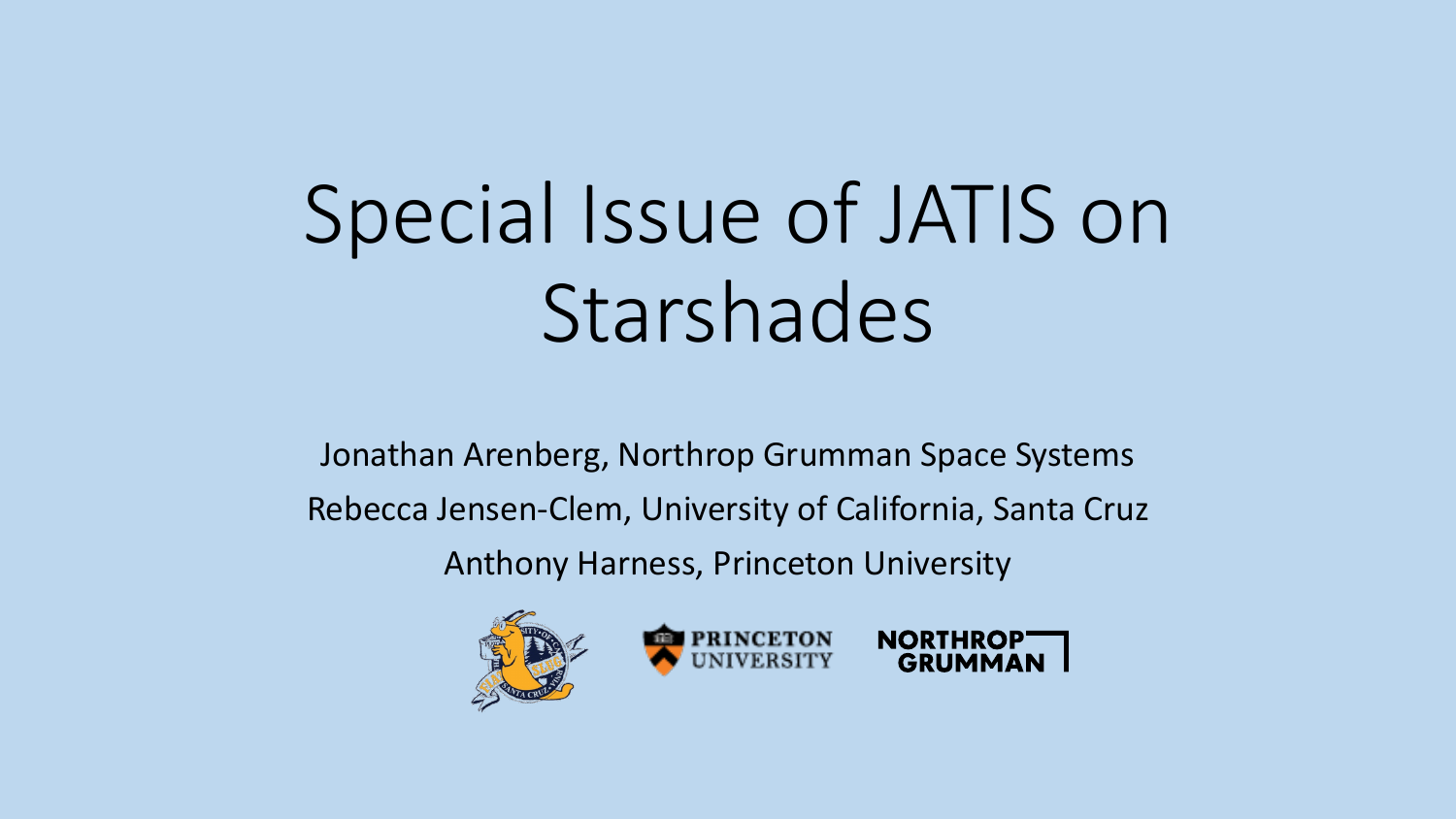## JATIS (v. 7, n. 2) Special Issue

- • Provide an assessment of the field
	- Current research
	- Put a lot of material in one place
	- • An introductory guide to the field
		- Editors using the freedom of the Guest Editorial to achieve this goal
- • Bring new members into the starshade family
	- Authors
	- Reviewers
- Trying to get all papers open access
- Idea of special issue raised at very first TSWG meeting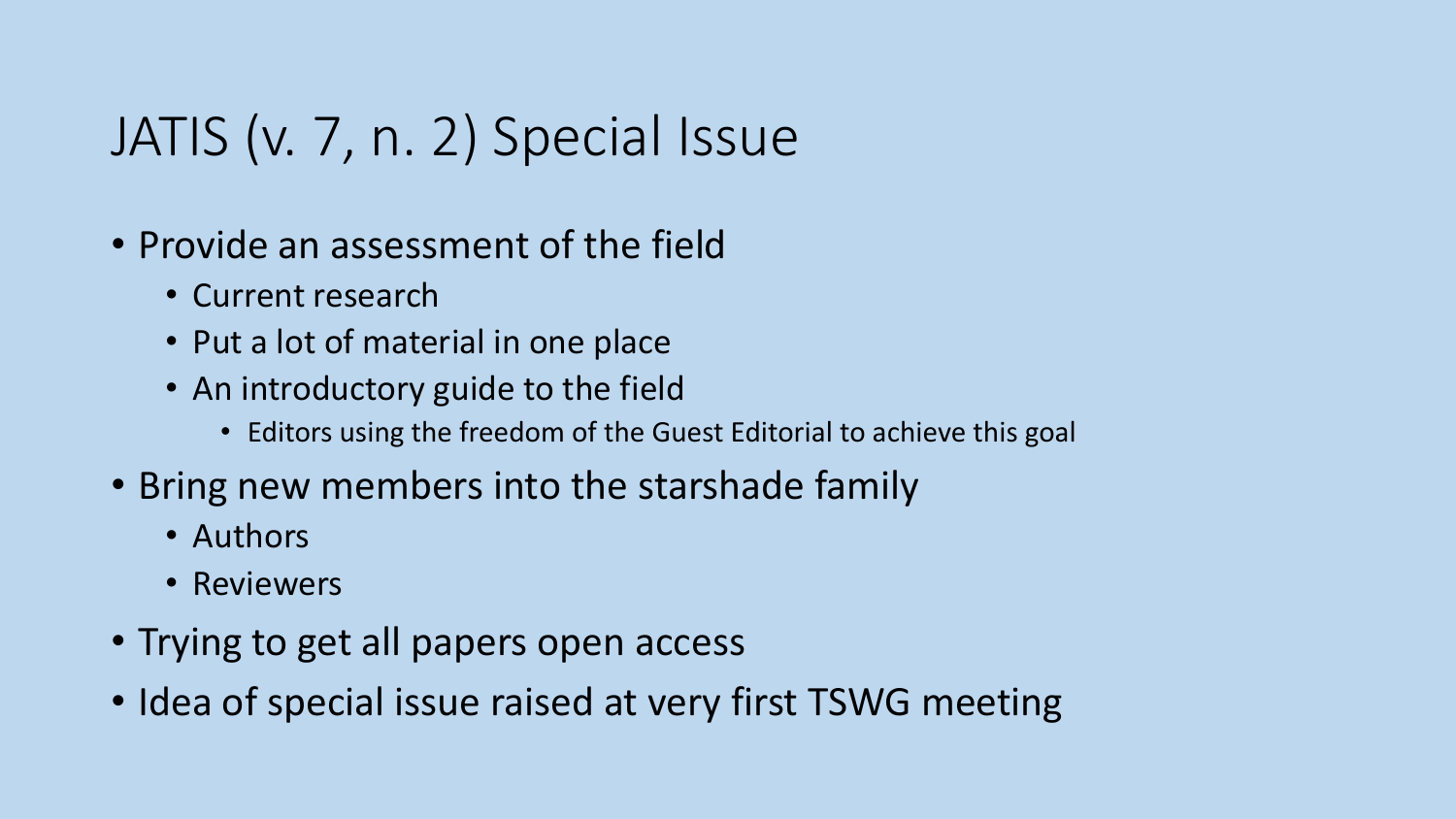## Our Guest Editorial: A Galilean Dialog

- • Provide an overview of the field via a gentle introduction and an introduction to the literature
- Two protagonists
	- Morgan Nemandi Student
	- Urania Smart (TBR)- Starshade sage
- • Days of the dialog are the themes
	- Day 1 basic operation, sizing, optics
	- Day 2 Technology
	- Day 3 Missions

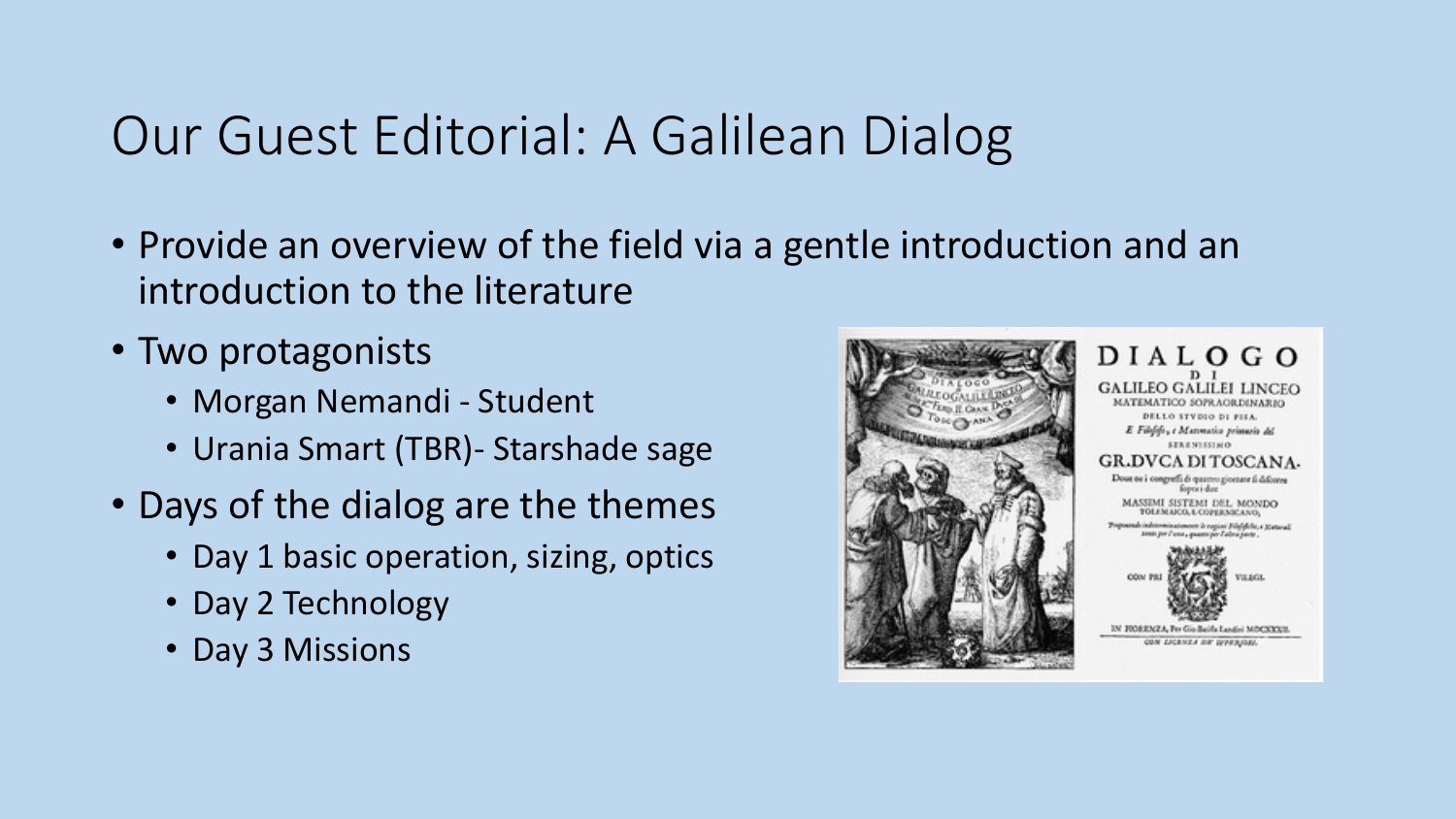## Early Look at Results

- • Special issue had 18 submissions, 0 rejections (1 late submission)
	- Science, Exoplanet Detection, Optics, Deployment/Formation Flying, Programmatic
- 15 First authors from 6 institutions:
	- Cornell, Flatirons Institute, JPL, NASA Goddard, Princeton, SETI Institute
	- 7 First authors are early career (<7 years)
- 27 Institutions represented in author list
- Enlisted help from 36 reviewers across 21 institutions
- • 12 papers are published on-line (3/22) with 2 more in a couple of days
	- • As of 3/22: 421 downloads of paper from this special issue (35/paper)
		- Anyone who lands on the abstract page is counted as a download